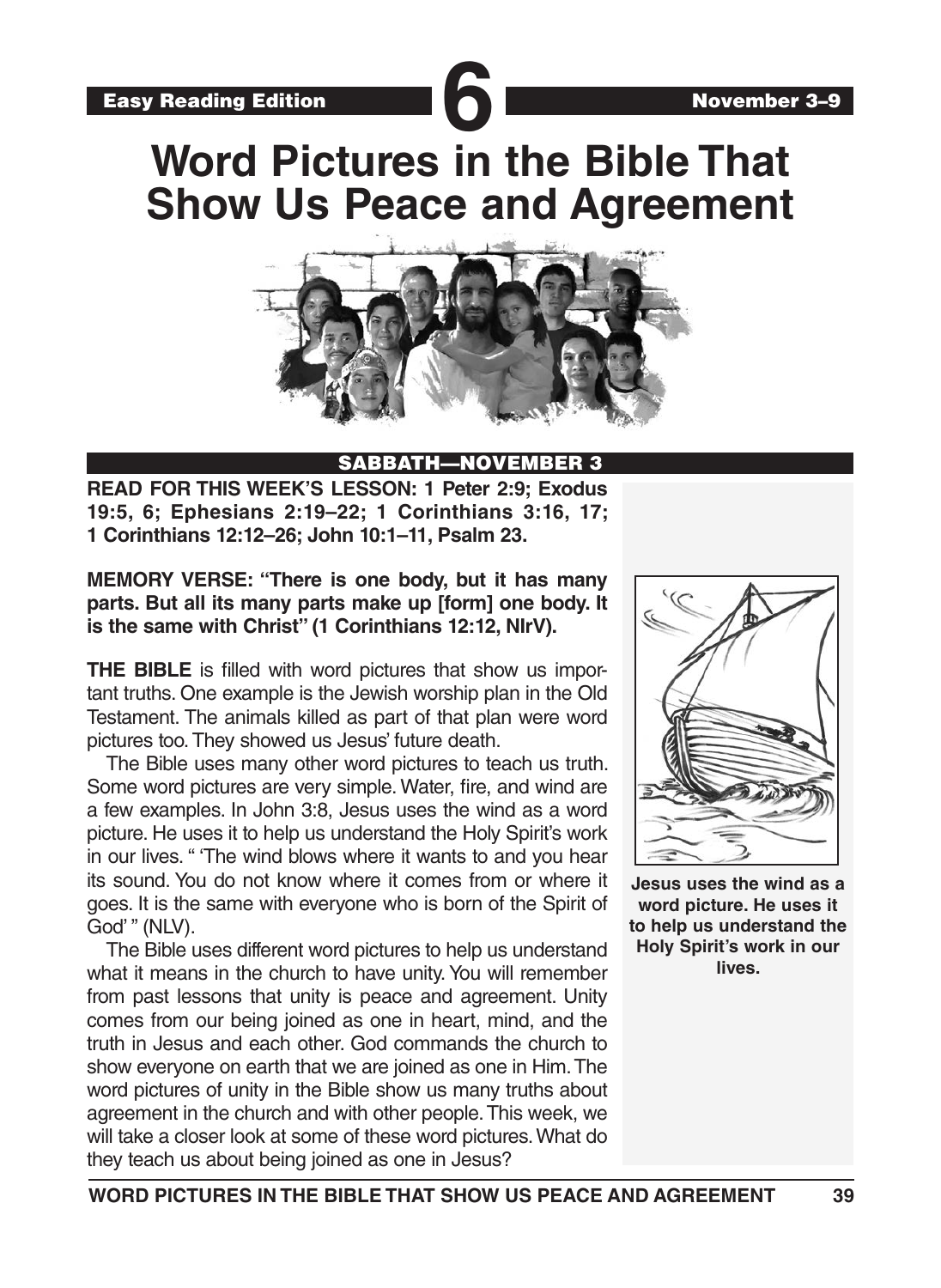### Lesson 6 **SUNDAY—NOVEMBER 4**

#### **GOD'S PEOPLE (1 Peter 2:9)**

**In 1 Peter 2:9; Exodus 19:5, 6; Deuteronomy 4:20; and Deuteronomy 7:6, we learn about God's special people. What does it mean to belong to God's people? Why is the church special in God's eyes?**

The church is about people. But not just any people. The church is God's people. God's people are the people who belong to Him. These people accept God as their Father and Savior. Jesus saved God's people, and they obey Him. The word picture of the church shows us an important truth. God has always had a people on earth. From Adam and Noah's time to Abraham's time, God made Special Agreements with His people. He chose His people to show the truth about Him to all people. He wanted His people to show His love, mercy, and justice to everyone on the earth.

In 1 Peter, 2:9, Peter tells us that God's people are "a chosen group of people" (NLV) and are "the King's [Jesus'] priests [religious leaders]" (ERV). Peter also says that God's people are "a holy nation [group of people from the same country], people who belong to God" (ERV) and "God's special treasure" (NIrV). All these word pictures show us that God chose His people. He separated them from all the people on the earth to do special work for Him. What is that work? Peter tells us in that same verse. God "chose you to tell about the wonderful things he has done" (ERV). All these word pictures about the church show us God's heart. Exodus 34:6, 7 uses these same word pictures to talk about God. "God chose the church as His own special treasure. He wanted its members to live in a way that showed everyone on earth what was in God's heart. He wanted His people to tell everyone about His love and His mercy."—*The SDA Bible Commentary [explanation]*, volume 7, page 562, adapted.

### **Deuteronomy 7:6–8 shows us that God chose Abraham's future children to be His people. Why did God choose Israel? What does God's choice mean for us today?**

No one has done anything to earn God's special favor. The Bible shows us that God chose Israel to be His special people for only one reason. He loved them.

**Why must we always remember that God saves us because He loves us and not because we do any special work?**



**"God chose the church as His own special treasure." —***The SDA Bible Commentary* **[explanation], volume 7, page 562, adapted.**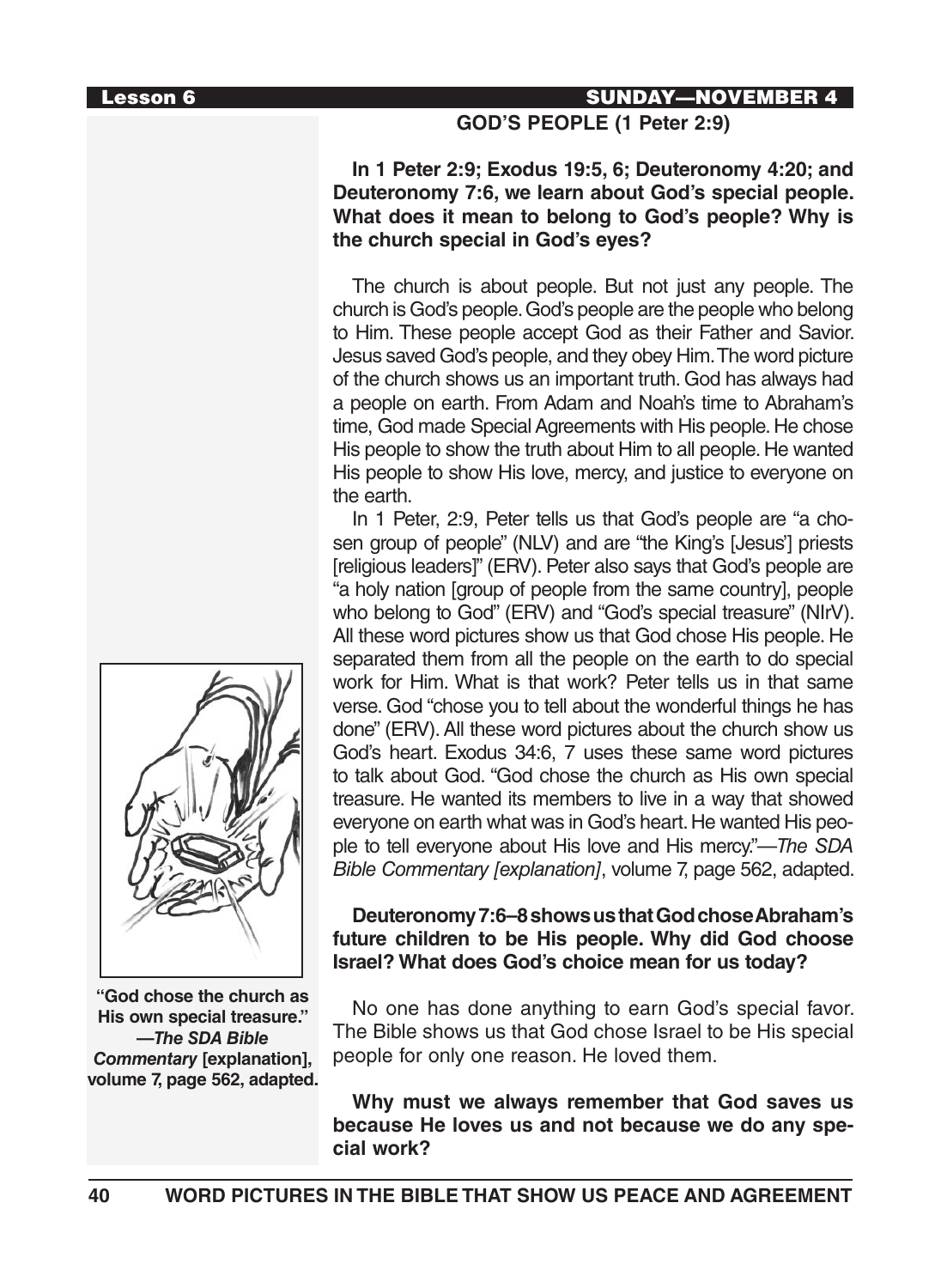# MONDAY—NOVEMBER 5 Lesson 6

#### **THE FAMILY OF GOD (Ephesians 2:19–22)**

Yesterday, we saw how the Bible uses the word picture of a church to describe God's people. Another word picture the Bible uses to show us God's people is a big house made of stones. Peter says that Christians are the same as "living stones" (1 Peter 2:5, ERV). God uses these "stones" to build a spiritual temple or house. Each stone shows us the different ways that everyone is connected to each other in the church. This word picture helps us to understand how God makes us strong and firm in our faith.

**In Ephesians 2:19–22, Paul uses a word picture to explain unity. We know that unity is peace and agreement. Unity comes from our being joined as one in heart, mind, and the truth in Jesus and with each other. How does Paul's word picture in Ephesians 2:19–22 show us unity in the church?**

In these verses, Paul mixes two word pictures into one: (1) a house or building and (2) the family that lives in that house. One stone by itself cannot make a house. But when a stone is joined with other stones, it can make a strong building. No Christian can be a "stone" alone, separate from other "stones," or believers. No, we must all join with other believers in Christian friendship in the family of God. A building must be solid. A solid building must stand on a strong foundation. Jesus is the foundation for the church (read 1 Corinthians 3:11). The church will die if Jesus is not its foundation. The church is really about Jesus: His life, His death, His waking up from the dead, and His Second Coming. The church is a community of believers. They join together to share the Good News about Jesus with everyone on earth.

How else is the church the same as a family? Most families have a father and a mother, brothers and sisters. Connections between family members can be strong. Church members also are part of one big family. We are connected to the human family because of Adam. But as Christians, we also are connected to each other because Jesus became the "Second Adam." In Jesus, we experience the "new birth." In this way, we become joined with each other in new life.

### **Not all people have a wonderful family experience. So, how can the church become the family some people never had?**



**Peter says that Christians are the same as "living stones" (1 Peter 2:5). God uses these "stones" to build a spiritual temple or house. This word picture helps us to understand how God makes us strong and firm in our faith.**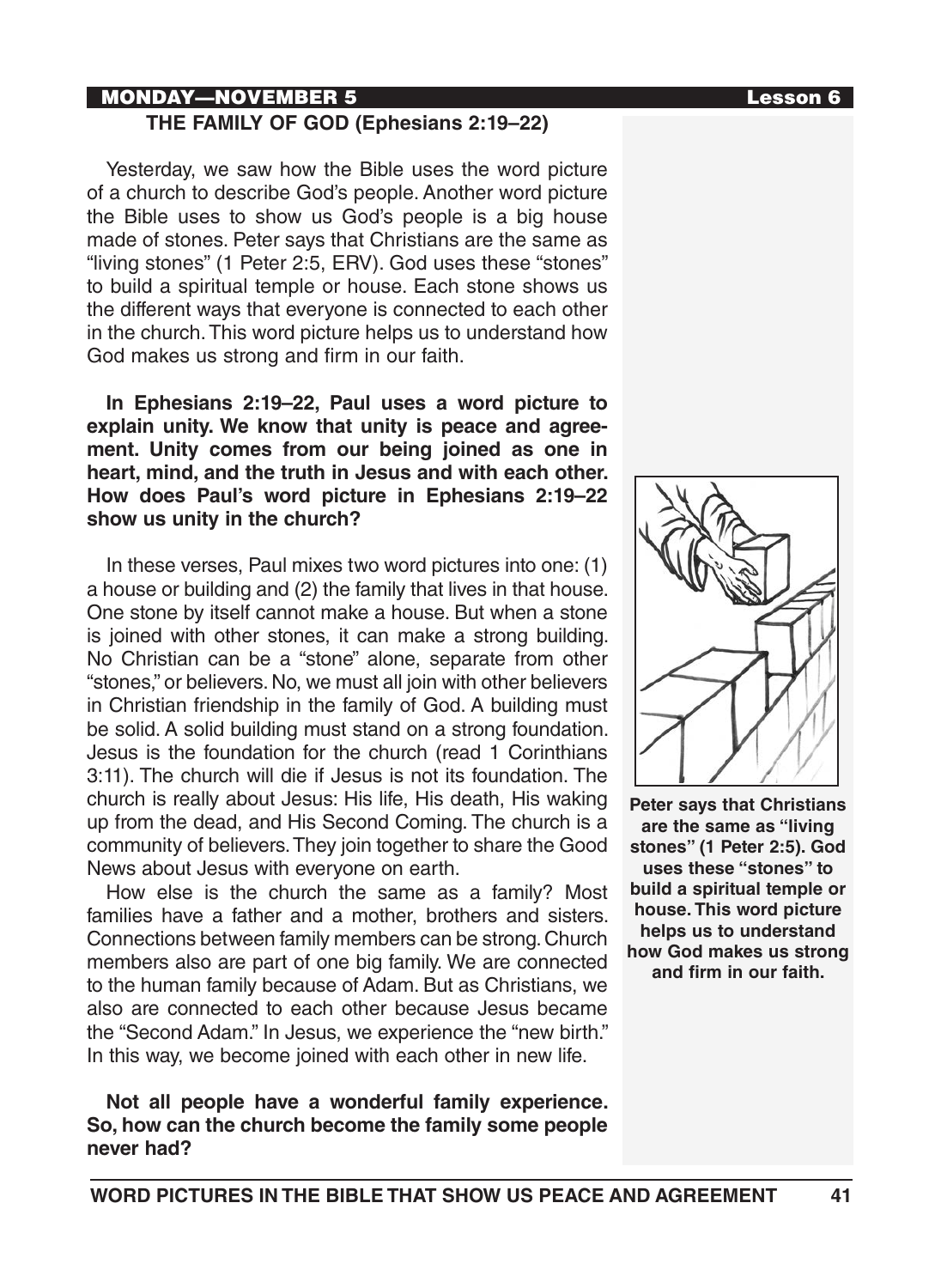#### Lesson 6 TUESDAY—NOVEMBER 6

#### **THE HOLY SPIRIT'S TEMPLE (1 Corinthians 3:16, 17)**

Yesterday, we saw how the Bible uses the word picture of a building to show us what it means to belong to God's family. Today, we will look at another building. It is the "temple" of the Holy Spirit. Paul uses this temple as a word picture in 1 Corinthians 6:19 to mean the human body. But when Paul talks about the "temple" in 1 Corinthians 3:16, 17, he does not mean the human body. Paul means the most holy and precious building in the Near East in New Testament times. That building was God's temple in Jerusalem. Paul uses God's temple as a word picture to describe the church.

### **In 1 Corinthians 3:16, 17, Paul tells us that the church is the temple of the Holy Spirit. What does that mean? Also, what is Paul warning us about in verse 17?**

Clearly, Paul is not talking about a real building for God. What this word picture means is that the Christians in Corinth become the "temple" of the Holy Spirit. God "lives" with them by living in their hearts.

For Paul, God lives in our Christian friendships and unity. As we learned, unity is agreement. Unity comes from our being joined as one in heart, mind, and truth in Jesus and with each other. Paul warns us not to destroy these connections. God will judge the person who tries to destroy Christian unity. Christian unity is at the heart of our friendships and connections in the church. God is at the heart of our unity in His "living temple."

In 1 Corinthians 3:3, Paul talks about the dangers to the church's unity. Separations and disagreements are behaviors that are dangers to our peace. Bad feelings and behaviors cause God to remove Himself from His church. Disagreements in the church can destroy God's "temple." God wants members to turn away from feelings that cause disagreement.

What do we do when disagreements happen in the church? Paul's advice to the Corinthians holds true for us today: "Agree among yourselves. Do not be divided into little groups. Think and act as if you all had the same mind" (1 Corinthians 1:10, NLV).

**We all must do our part to put a stop to the problems that destroy our unity. What can you do to help end them?**



**In 1 Corinthians 6:19, the temple is a word picture for the human body.**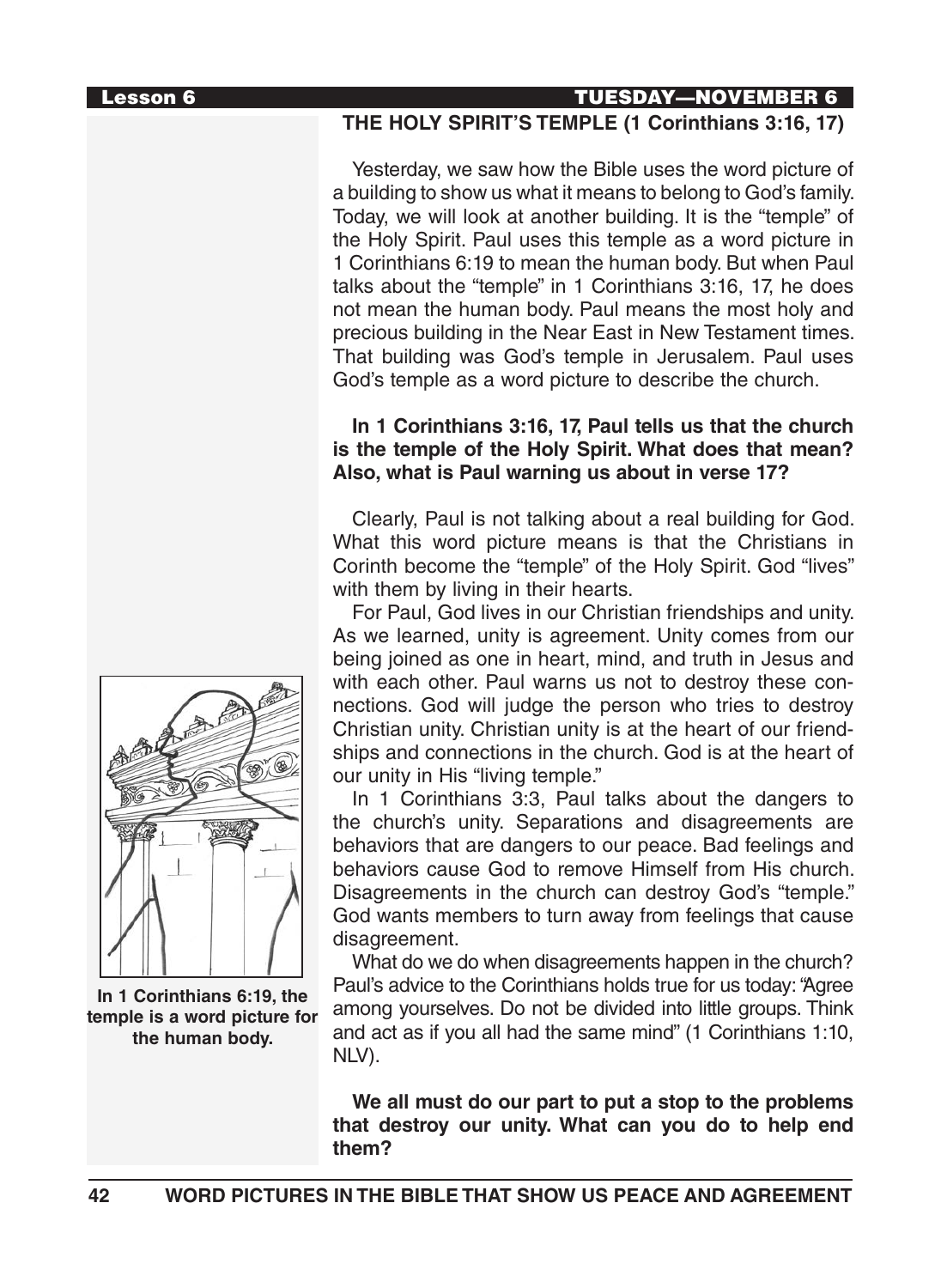#### WEDNESDAY—NOVEMBER 7 Lesson 6 **THE "BODY (THE CHURCH)" OF JESUS (1 Corinthians 12:12–26)**

Maybe the most popular word picture for the church is Jesus' body. This word picture gives us a strong description of unity. We know that unity is peace and agreement. Unity comes from our being joined as one in heart, mind, and the truth in Jesus and with each other. That is why Paul writes, "There is one body, but it has many parts. But all its many parts make up one body. It is the same with Christ [Jesus]" (1 Corinthians 12:12, NIrV). And "You are the body of Christ. Each one of you is a part of it" (1 Corinthians 12:27, NIrV).

## **In 1 Corinthians 12:12–26, Paul uses the word picture of a body to describe the church and how it works. How do all the body's parts work together? What does this word picture tell us about the way our worldwide church works together too?**

Paul's teaching in 1 Corinthians 12 shows us a deep truth. Real Christian unity or agreement happens because the Holy Spirit blesses our differences and helps us to work together in unity. The human body is made of many parts. Each of those parts is very different from each other. The "body" of Jesus, His church, is the same way. The different parts of the church help show us that the "body" of Jesus is very wonderful and perfect.

The word picture of the body speaks to us as Seventhday Adventists. In the last thirty years, our church grew very fast. The Seventh-day Adventist Church is made of members from almost every way of life, race group, and country on earth. But we must not let our differences separate us from Jesus or each other. We should let the Holy Spirit control us so that we can come closer together. Then we will show everyone the truth that we are all one people in Jesus.

At the foot of the cross, everyone is equal. It does not matter who we are or where we come from. People everywhere and their ways of life are becoming more and more hopeless and broken. So, as a church we must show everyone that we can join together, even when we are different from each other. As God's people, we can show other people that we can have unity in Jesus. We can show everyone on the earth that the Good News about Jesus has the power to heal people and join us all together.





**We must not let our differences separate us from Jesus or each other.**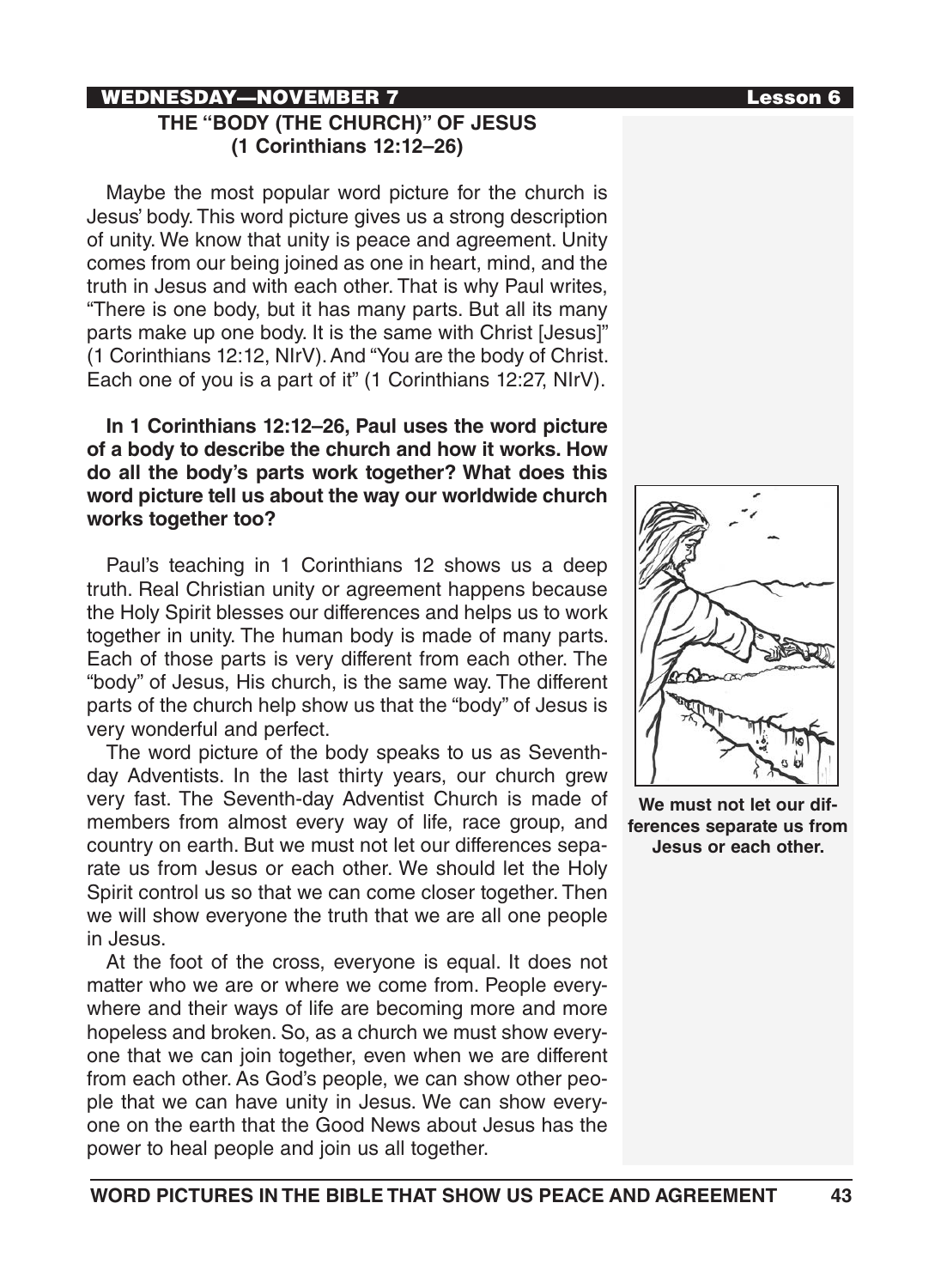#### Lesson 6 THURSDAY—NOVEMBER 8

#### **SHEEP AND SHEPHERD (John 10:1–11)**

**In John 10:1–11, John uses the word picture of a sheep fence to explain unity. (Read also Psalm 23.) We know that unity is peace and agreement. Unity comes from our being joined as one with each other in heart, mind, and the truth in Jesus. What parts of this word picture help us to understand what unity is?** 

Jesus tells a picture story about shepherds in John 10:1–11. In our way of life today, we may know very little about shepherds. But the people in Jesus' day understand clearly what Jesus talks about. So, when Jesus says, " 'I am the Good Shepherd' " (John 10:11, NLV), the people know right away that Jesus' words are a quotation from Psalm 23: "The Lore is my shepherd" (Psalm 23:1, ERV). The people understand the meaning of "my shepherd" very clearly. The word picture of the shepherd is full of deep meaning for the people. Shepherds in the Near East took very good care of their sheep. The shepherd is one of the most beloved word pictures in all the Bible. Nothing else so fully shows us who God is or how much He loves His people.

The Bible uses sheep as a word picture to describe God's people. Sheep are very gentle and helpless. They need a good shepherd to protect and guide them. Sheep get lost sometimes. So, some people think sheep are very stupid! The shepherd searches for his lost sheep and puts them back inside their fence. Young sheep often need to be carried and need a lot of extra care. Shepherds must be patient and understanding with sheep if they want to take good care of them. In many ways, sheep are a perfect word picture for the church. Church members need the Good Shepherd to take care of them, lead them, and keep them safe.

In His picture story, Jesus also talks about how the sheep must listen to the Good Shepherd and obey Him. Sometimes, a shepherd must put several different flocks of sheep together in the same place to protect them. How can the shepherd later separate his flock from the flocks that are not his? Easy. All the shepherd needs to do is stand at the gate and tell his sheep to come to him. His sheep know his voice. As soon as the sheep hear the shepherd's voice, they will separate from the other flocks and come to him (John 10:4). The church must obey the voice of the Shepherd in the same way. We must do what He tells us to do. Our unity and our safety depend on obeying Him.



**The shepherd is one of the most beloved word pictures in all the Bible. Nothing else so fully shows us who God is or His love for His people.**